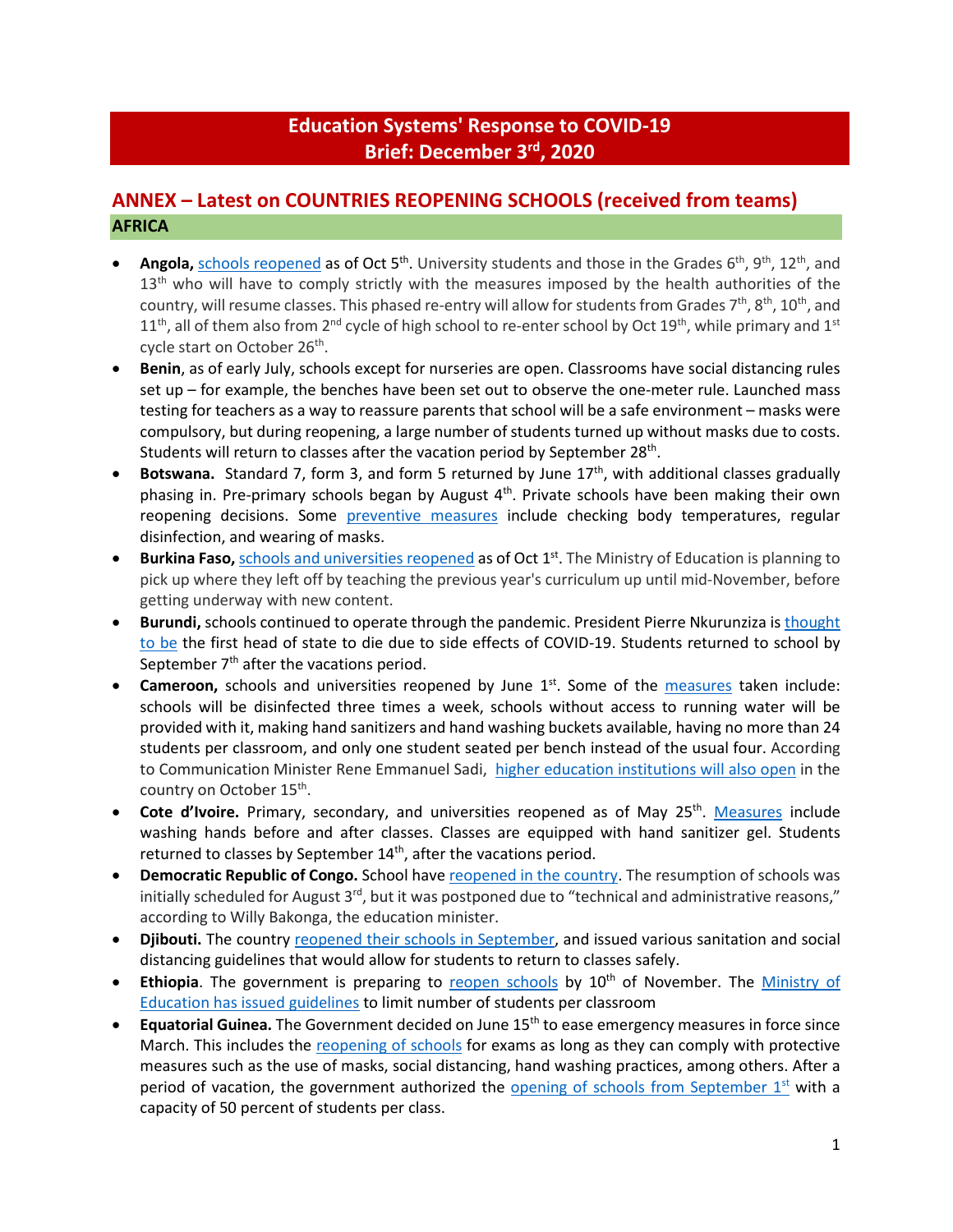- Ghana implemented a phased, selective reopening: June 15<sup>th</sup> Final year tertiary students returned to classes; June 22<sup>nd</sup> – Final year senior secondary reopened; June 29<sup>th</sup> – Final year junior high school reopened; all other students will be home till further notice. After a period of vacations exam classes have reopened on Oct 5<sup>th</sup>.
- **Guinea**, school[s reopened](https://reliefweb.int/report/guinea/guinea-coronavirus-covid-19-situation-report-no-11-24-june-7-july-2020) on June 29<sup>th</sup>, starting with exam classes. Currently students are on vacation.
- Kenya, authorities have reversed their policies and have [moved ahead with school reopening.](https://www.unicef.org/kenya/press-releases/UNICEF-welcomes-schools-reopening-in-Kenya) Students in grades 4, 8, and 12 have returned to classes on Oct  $12<sup>th</sup>$ .
- Liberia. Schools reopened June 22<sup>nd</sup> for [last year of senior secondary](https://allafrica.com/stories/202007170728.html) students who are expected to sit exams this year.
- **Madagascar** has reopened schools for [some grades](https://reliefweb.int/sites/reliefweb.int/files/resources/UNICEF%20Madagascar%20COVID-19%20Situation%20Report%20for%207%20July%202020.pdf) (final year of high school, grade three, and grade seven). Attendance of pupils appears to be low. On July  $6<sup>th</sup>$  a lockdown was reinstated in the central region and schools had to [close again.](https://www.cnn.com/2020/07/06/africa/madagascar-lockdown-coronavirus-intl/index.html) They are now gradually reopening in some [regions.](https://reliefweb.int/report/madagascar/madagascar-country-office-covid-19-response-13-august-2020) After vacation, schools are partially reopened as of September  $1<sup>st</sup>$  for examinations classes.
- **Malawi.** Many schools in Malawi have [reopened to prepare students](https://www.bignewsnetwork.com/news/266346433/feature-malawian-students-back-to-school-under-strict-covid-19-measures) for their final national examinations of the year[. Younger grades](https://www.aa.com.tr/en/africa/covid-19-malawi-to-reopen-schools-sept-7/1955757) will only reopen later on in October.
- **Mozambique** started to [gradually reopen by the end of August,](https://blogs.worldbank.org/water/times-covid-19-future-education-depends-provision-water-sanitation-and-hygiene-services) with total of 627 secondary schools and 19 teacher training institutes selected for the first phase of reopening, bringing back to school about [82,000 pupils,](http://www.mined.gov.mz/STATS/Pages/3Marco.aspx) of which 24,000 girls. However only one in four of these schools had access to the basic services required for adequate hygiene practices.
- **Namibia:** [Schools in most parts of the country](https://www.aa.com.tr/en/africa/schools-reopen-in-namibia-after-months/1965648) reopened on 7<sup>th</sup> September after months of closure. Classes are being held maintaining social distancing rules.
- **Nigeria:** School[s reopened in Nigeria after six months](https://www.voanews.com/africa/nigeria-government-calls-reopening-schools-after-6-month-covid-lockdown) of being closed. Nigeria's Ministry of Education says despite measures put in place to help students cope with the suspension of classes, poorer students have been more affected because of their inability to afford remote learning.
- Niger, public schools reopened by June 1<sup>st</sup>. Currently on vacation.
- **Rwanda:** Many [Universities in Rwanda reopen](https://www.aa.com.tr/en/africa/schools-reopen-in-kenya-rwanda-dr-congo/2003919) after seven months of closure. The reopening of schools in Rwanda followed an assessment done in September by the Education Ministry in partnership with the Higher Education Council which inspected 29 universities and other higher education institutions to ascertain their readiness. [The reopening of secondary and primary schools](https://www.aa.com.tr/en/africa/schools-reopen-in-kenya-rwanda-dr-congo/2003919) is expected in November.
- **Sierra Leone.** School reopening Task Force established and working on different elements. Schools reopened July  $1<sup>st</sup>$  for those sitting for [standard exams.](http://slconcordtimes.com/opinion-20/) A set of guidelines has been prepared and students returned to classes by September 15<sup>th</sup> for preprimary and by October 15<sup>th</sup> for primary schools, JSS, and SSS. The Ministry of Basic and Senior Secondary Education of Sierra Leone also announced that they will support accelerated learning activities using the new basic curriculum and that Radio Teaching program will be expanded.
- South Africa delayed planne[d reopening of schools](https://medicalxpress.com/news/2020-07-south-africa-phase-reopening-schools.html) after a spike in infections, but then reopened June  $8<sup>th</sup>$  using a phased reopening. Despite the number of COVID-19 cases growing sharply, by July 6<sup>th</sup>, grades 6 and 11 returned to classes as part of the second stage of reopening. Due to the increase in COVID- 19 cases, the president of South Africa declared that [schools were closing](https://www.voanews.com/covid-19-pandemic/south-africa-schools-close-4-weeks-curb-coronavirus) for four weeks, except for grade 12 which will have a one week break. By late August [children returned to schools](https://www.aa.com.tr/en/africa/south-africa-teachers-voice-concern-as-schools-reopen/1952118) after the precautionary break, teachers unions expressed their concern on being underprepared to ensure safety.
- **South Sudan** will start a [phased reopening](https://reliefweb.int/report/south-sudan/unicef-and-unesco-welcome-decision-reopen-schools-south-sudan) with candidate classes, Primary 8 and Senior 4, returning by first week of October 2020. Phase 2, including the rest of grades, will coincide with the start of the academic year in February 2021.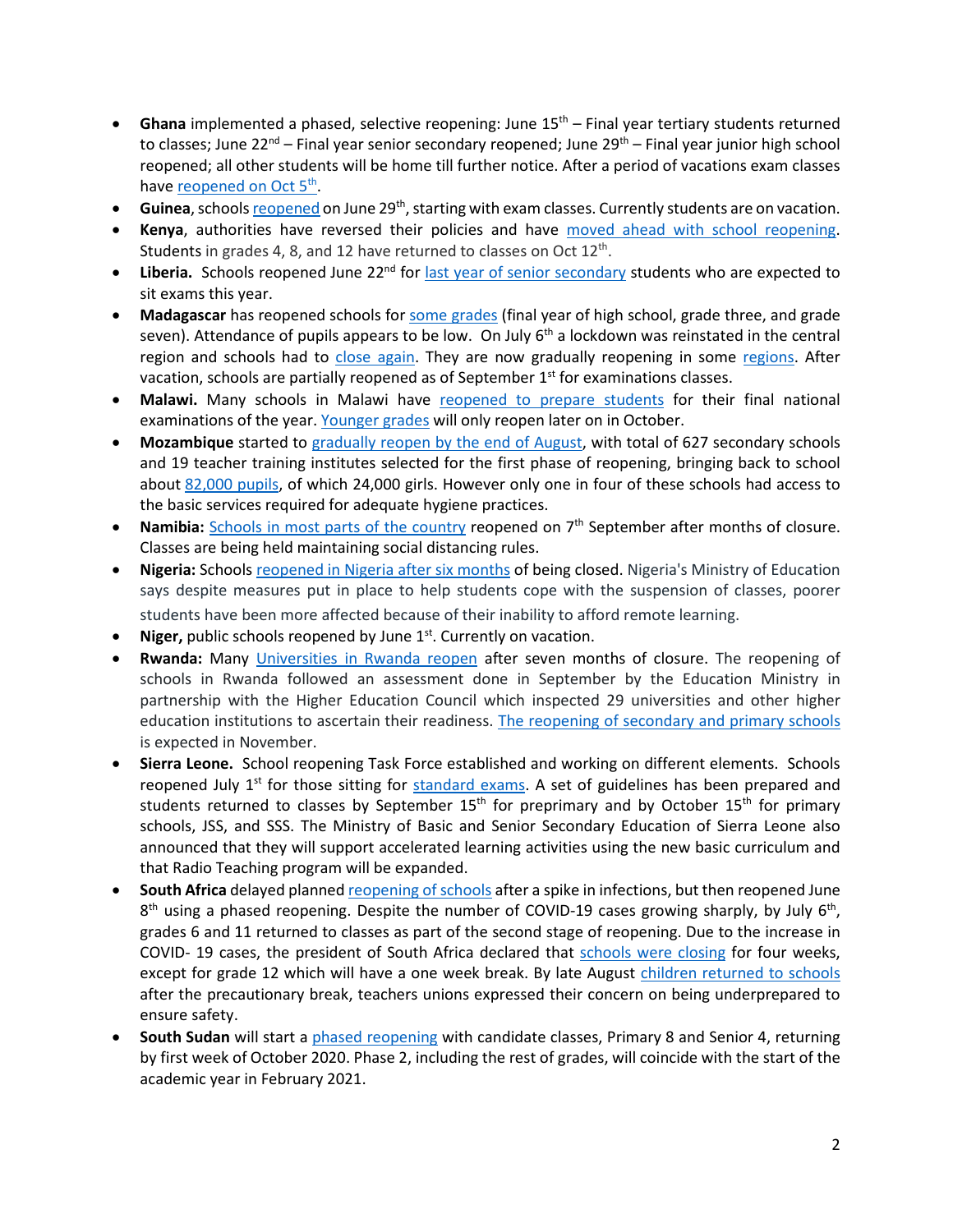- **Sudan** The government [has initiated plans to reopen schools](https://en.unesco.org/news/unicef-and-unesco-welcome-decision-reopen-schools-south-sudan) in October. The reopening will happen in phases. Phase 1 includes the candidate classes, Primary 8 and Senior 4, and will start the first week of October 2020. Phase 2 includes all schools and grades and will coincide with the start of the academic year in February 2021.
- Tanzania **[reopened schools](https://africa.cgtn.com/2020/06/29/tanzanian-schools-reopen-with-strict-health-guidelines/)** on June 22<sup>nd</sup>, with kindergartens, primary, and secondary schools resuming activities, with many parents concerned about the safety of learning environment in the context of increased infection cases. Schools reopened after the August break by September  $1<sup>st</sup>$ .
- **Togo,** by June 15<sup>th</sup> final year pupils of primary and junior high schools; second and third-year students of senior high schools [returned to classes.](https://www.togofirst.com/en/education/1306-5718-schools-reopen-on-june-15-2020)
- Zambia. Students of examination classe[s returned to school](http://www.xinhuanet.com/english/2020-06/01/c_139105832.htm) by June 1<sup>st</sup>. Ministry of General Education has released guidelines on measures for safe school reopening as well as responsibilities of teachers/staff/administrators: smaller class size to the extent possible, observing physical distancing measures, having staff and students wearing masks, and maintaining a stock of masks to support vulnerable learners, compressing the curriculum, etc.
- **Zimbabwe.** Examination classes (grade7, form 4, upper sixth) will return to classes on September 28<sup>th</sup>, followed in October 26 by next year's examination classes – Grade 6, Form 3, and Lower Sixth or Form 5. Classes will be smaller (with no more than 30 students per classroom) and social distancing rules.

## **Eastern and Central Europe**

- Albania, schools reopened by May 18<sup>th</sup> for students in the last year of upper secondary. School reopening is under strict hygiene and social distance measures. Despite an increase in cases students [returned to schools](https://balkaninsight.com/2020/08/20/albania-to-open-schools-in-september-despite-covid-19-risks/) by September 14 for the new school year.
- **Armenia**. Amid surging COVID 19 cases, the country reopened primary schools across the country on November 13<sup>th</sup>. The ministry announced on December  $2<sup>nd</sup>$  that secondary and high schools must also reopen their doors to students on December  $7<sup>th</sup>$ .
- Austria. The country *closed down its schools* and shifted back to online teaching and learning as cases of COVID-19 rise.
- **Belarus,** schools reopened by September 1st.
- **Belgium.** From May 18<sup>th</sup>, selected grades of [primary and secondary schools restarte](https://www.politico.eu/article/belgium-lifts-its-lockdown-what-is-allowed-and-when/)d classes under strict social distancing rules. Some [measures](https://www.voanews.com/student-union/students-belgium-return-school-after-2-month-covid-break) taken include students and teachers wearing masks, washing hands when entering schools. All schools will reopen for the [new school year](https://www.politico.eu/article/coronavirus-all-belgian-schools-to-reopen-on-september-1/) starting on September 1<sup>st</sup>.
- **Bulgaria**. Reopened in the fall September 14<sup>th</sup>.
- **Croatia**. Classes resumed in May and students are currently on summer holiday. The Ministry conducted a survey of teachers and parents on effectiveness of remote learning, indicating the results will be used to improve on the remote learning to be offered in the start of the school year. Results of the survey have been released and are highlighte[d here.](https://www.croatiaweek.com/school-heads-and-teachers-in-croatia-satisfied-with-online-classes/) School reopened by September 7<sup>th</sup>.
- Cyprus, high school students started to [return to schools](https://www.weforum.org/agenda/2020/05/schools-education-lockdowns-coronavirus-covid19/) by May 11<sup>th</sup> and the school year finished by late June. The next academic year is started by September 1st.
- **Denmark**. Staggered its reopening starting back in April, being one of the first countries to return kids to the classroom, under strict social distancing guidance. The new school year started by August 10<sup>th</sup>.
- **Estonia,** May 15<sup>th</sup>: schools and educational institutions [resumed](https://ee.usembassy.gov/2020-05-08-5/%20https:/www.hm.ee/en/news/estonia-offers-its-digital-education-solutions-free-support-other-countries) in-person learning for up to 10 students per contact group. Tallinn public schools will limit contact groups to a maximum of five students. The government's coronavirus scientific council [supports the reopening of schools,](https://news.err.ee/1126830/coronavirus-scientific-council-supports-reopening-schools-on-september-1) students returned to school with a blended system by September  $1<sup>st</sup>$ .
- **Finland,** [reopened](https://www.reuters.com/article/us-health-coronavirus-finland/coronavirus-infections-slow-down-in-finland-despite-schools-opening-idUSKBN23B19K) schools by mid-May. After vacations, students returned to classes by August 13th.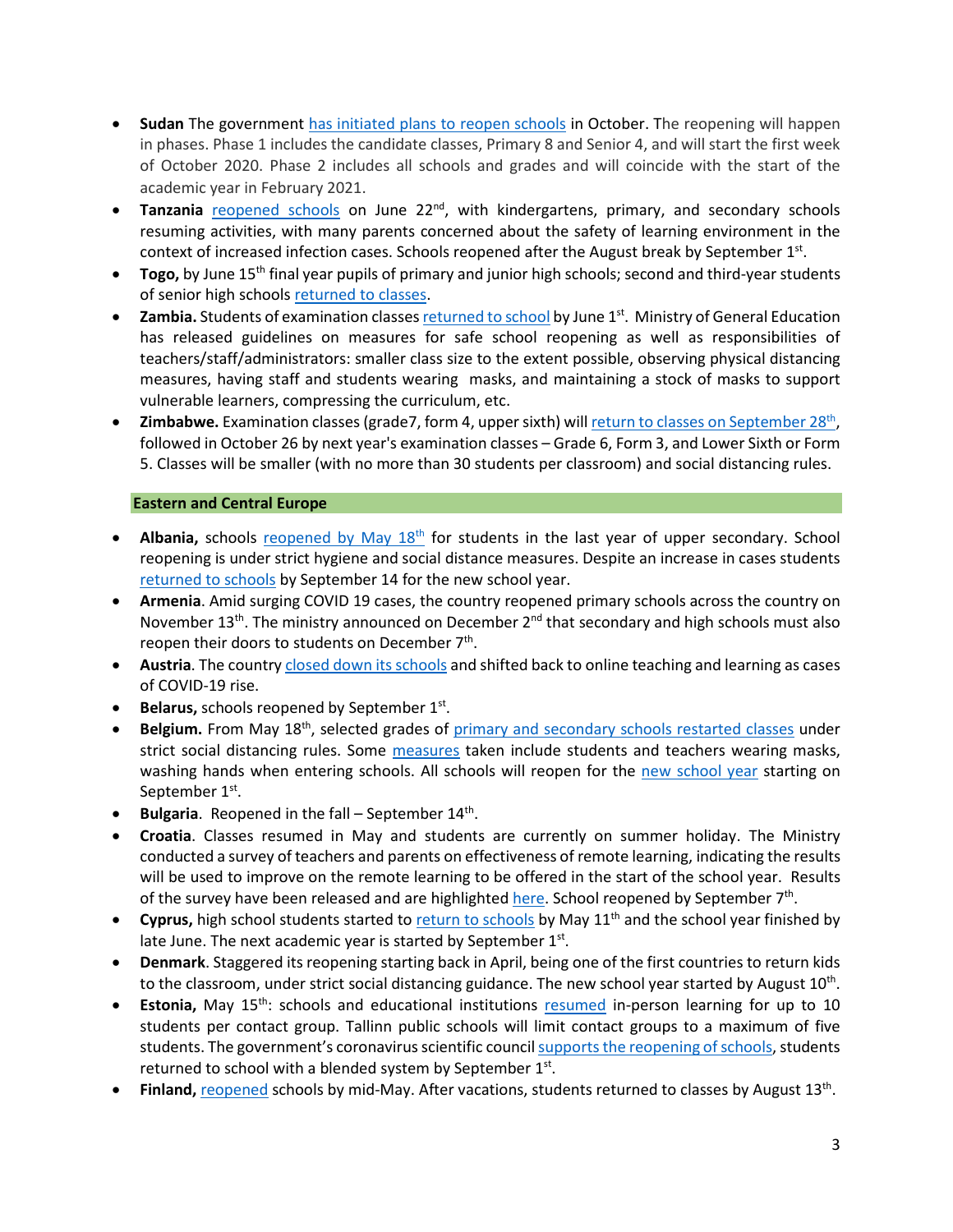- **France**. After the summer break, students returned to classes by September 1<sup>st</sup> with the use of masks being compulsory indoors for staff and students over the age of 11.
- **Germany**. By August 10<sup>th</sup>, schools reopened. The new package of measures designed by late August due to an increase in infections supports the [safe reopening of schools](https://www.wsj.com/articles/germany-hits-pause-on-reopening-amid-rising-covid-19-infections-11598545067) for the new academic year. If new COVID incidence numbers hit 200/100,000 population for a 7-day period in a local district classes will switch to a hybrid model, starting with grades 8 and upward. Hybrid means certain grades/levels or class cohorts will switch between online and in-person from one week to the next to allow for less kids and greater distancing at school, or class cohorts may be divided in two. Schools have to adhere to strict hygiene protocols: (i) open the windows after every class/hour of instruction; (ii) wear masks in and outside class at all times, including at primary school with few exceptions such as break time outside, and specific cases in sports and music classes. In several German states, the December Christmas holidays will start a few days earlier, with the idea that the kids quarantine for 5 days before they visit the grandparents etc.
- **Greece**. On mid-November announced the closure [of primary](https://medicalxpress.com/news/2020-11-greece-schools-deaths.html#:%7E:text=Greece%20on%20Saturday%20announced%20the,raising%20the%20toll%20to%201%2C035.) schools, kindergartens and daycare centers as coronavirus deaths crossed a thousand.
- **Hungary**. Schools will keep up digital education methods for the remainder of the term, but are allowed to [organize consultations for individual students or small groups](https://hungarytoday.hu/hungary-schools-open-coronavirus/) from June 2<sup>nd</sup>. The new [school year](https://dailynewshungary.com/hungarian-schools-to-start-in-classrooms-on-sept-1/) started by September 1<sup>st</sup>.
- **Iceland.** By June 15<sup>th</sup> all schools were open, applying social distance and hygiene [measures.](https://www.icelandreview.com/ask-ir/whats-the-status-of-covid-19-in-iceland/) Schools reopened by late August after the vacations period.
- Italy. Children returned to classes by September 14<sup>th</sup> with students seated 1m apart and class sizes becoming smaller.
- **Kazakhstan.** Schools have started to reopen by September 1<sup>st</sup> (See Annex1)
- **Kosovo.** [Schools reopened](https://gandhara.rferl.org/a/back-to-school-amid-the-covid-19-pandemic/30840488.html#:%7E:text=Schools%20are%20reopening%20for%20the,the%20spread%20of%20the%20coronavirus.&text=Kosovar%20schools%20reopened%20on%20September,the%20COVID%2D19%20crisis%20began.) September 14<sup>th</sup>
- Lithuania, reopened schools for primary school students by May 25<sup>th</sup>, other grades joined by early June. After summer break, schools reopened by September 1st.
- **Luxembourg**. Schools have [gradually been reopening](https://lu.usembassy.gov/covid-19-information/) since May 4<sup>th</sup>, with students in their final year of secondary school returning first. After summer break students returned by September 15<sup>th</sup>.
- **Netherlands**. Students returned to schools after the summer break by August 17<sup>th</sup> but they may be [exempted](https://www.government.nl/topics/coronavirus-covid-19/questions-about-coronavirus-and-the-education-sector) if they or if someone they live with falls into a high risk category.
- Norway. Kindergartens were opened on April 20<sup>th</sup> and its primary schools on April 27<sup>th</sup>, starting with grade 1-4. Universities, colleges and vocational schools reopened from April 27<sup>th</sup> for some students and employees. All students were returned to school before the summer holidays. Students returned to classes by August 17<sup>th</sup>.
- Poland, schools [reopened](https://www.bbc.com/news/world-europe-52796699) by the end of May, then closed for summer and reopened by September  $1<sup>st</sup>$  with adjusted regulations including allowing principals the [to suspend classes](https://www.gov.pl/web/edukacja/bezpieczny-powrot-do-szkol-dzialania-men-w-organizacji-roku-szkolnego-20202021-w-warunkach-epidemii) (by groups of for the whole school) if outbreaks of COVID were to occur in schools.
- **Portugal, school[s reopened](https://www.theportugalnews.com/news/restaurants-cafes-daycare-centres-and-schools-reopen-on-monday/54168) by mid-May and are reopened after the break by September 14th.**
- **Romania**. By June 2<sup>nd</sup> schools [reopened](https://www.cedefop.europa.eu/en/news-and-press/news/romania-responses-covid-19-outbreak) for learners in the last year of lower and upper secondary school to help prepare students for the national exams. The Ministry of Health has prepared sanitary guidelines for th[e new school year](https://www.romania-insider.com/health-ministry-safety-rules-schools) which started on September  $14<sup>th</sup>$ .
- **Russian Federation, schools [reopened](https://www.themoscowtimes.com/2020/09/01/russian-schools-reopen-as-coronavirus-cases-climb-a71301) as of September 1<sup>st</sup> after summer holidays.**
- **Slovak Republic,** schools and kindergarten[s opened](https://domov.sme.sk/c/22406854/koronavirus-slovensko-uvolnenie-dalsich-opatreni.html) by June 1st. Schools reopened by September 2nd.
- **Slovenia.** Children in the first three grades of primary school, final years secondary school, and kindergartens returned to classrooms on  $May 18<sup>th</sup>$ . After the summer break, students returned by September 1st.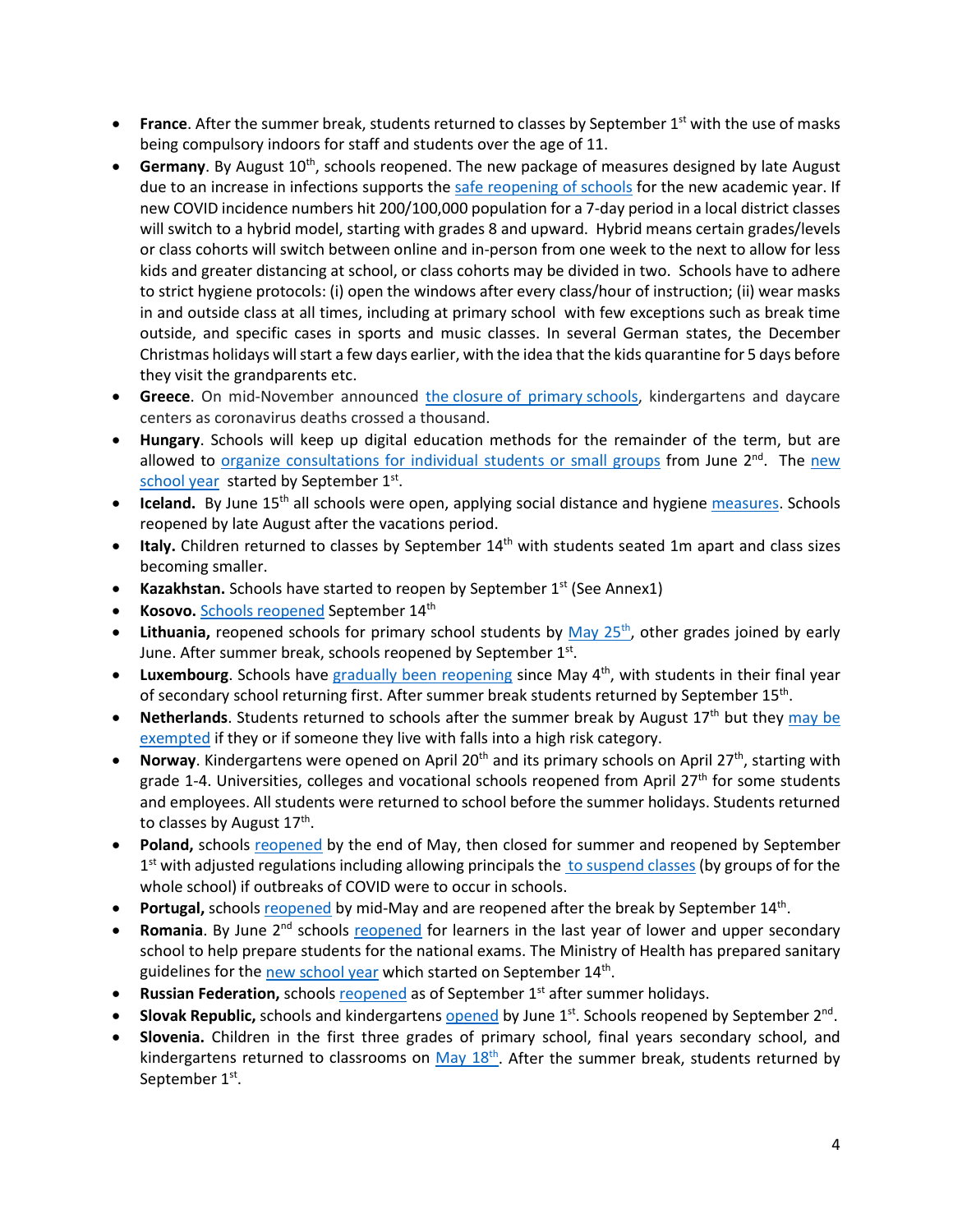- **Spain.** On May 25th, a phased reopening restarted and only last year students of secondary and postsecondary in territories under phase 2 and 3 of reopening resumed classes. The Ministry of Education has prepare[d guidelines](https://www.lamoncloa.gob.es/serviciosdeprensa/notasprensa/educacion/Documents/2020/230620-Guia-educacion.pdf) for students to returned to schools by September, measures will be adapted depending on the situation in each of Spain's 17 autonomous regions. By September  $8<sup>th</sup>$ , there has been a partial return to classes.
- **Switzerland.** May 11<sup>th</sup> for younger grades. Older children from their 10<sup>th</sup> year, as well as university students, returned on June 8<sup>th</sup>. Students returned to classes after the summer break on August 17<sup>th</sup>.
- Ukraine, kindergartens [reopened](https://www.thenationalherald.com/coronavirus/arthro/schools_subways_open_in_ukraine_as_lockdown_lifted-347116/) by late May. Schools reopened on September 1<sup>st</sup> with the three modalities of operation: green are open with general hygiene and distancing precautions, yellow is when the incidence in the area is high thus some activities in schools are limited (physical training, etc.), red is when cases are in the school and all the school goes on distance learning for 2 weeks.
- **United Kingdom.** In **England,** secondary schools were allowed to reopen for years 10 and 12 since June 10<sup>th</sup>. Some nursery, pre-school, and reception year 1 and 6 started to go back by early June. In preparation for wide school reopening on September, th[e British Government has published its safety](https://www.bbc.com/news/education-53253722)  [plans](https://www.bbc.com/news/education-53253722) for England's (in-person) return to school – built on the principle of keeping classes or whole year groups apart in separate "bubbles" and the deployment of [a track, trace, and test program](https://www.bbc.com/news/uk-northern-ireland-53578636) being developed to limit the risk of transmission. In **Scotland**, schools have already reopened as well as some schools in **Northern Ireland**. **England** and **Wales** followed in September. There are [separate](https://www.bbc.com/news/education-51643556)  [guidelines](https://www.bbc.com/news/education-51643556) for each.
- **Uzbekistan**. A quarter of schools reope[n September 14th](https://www.gazeta.uz/ru/2020/08/25/school-education/?utm_source=push&utm_medium=telegram). The remaining schools are set to open doors for students in the next two weeks (by October  $1<sup>st</sup>$ ). More than 2300 schools reopened. There are about 10 thousand general education schools, 6.2 million students, and over 486 thousand teachers in Uzbekistan. Most schools are expected to restore traditional education (offline) by October  $1^{st}$ . At the same time, the decision to open the schools will be made on a case by case basis, based on the epidemiological situation in the region, rate of confirmed cases in teachers, readiness of the health care system, and local council's decision. Starting from September  $14<sup>th</sup>$ , TV lessons are broadcasted for schoolchildren in all subjects. Only parents can determine the format of education for their children, i.e. online vs. traditional. The school administration is prohibited from involving students in the traditional format of education or putting pressure on parents.

## **East Asia and the Pacific**

- **Australia**. States have the authority to follow up different guidelines or protocols given that the education system is administered at state level. Throughout the pandemic, schools in most states have remained open to children of essential workers and vulnerable children. Between May (New South Wales, Queensland, Western Australia) and June (Tasmania, South Australia, Northern Territory, and ACT) most students [across states](https://www.theguardian.com/australia-news/2020/aug/26/australia-covid-19-lockdown-rules-coronavirus-restrictions-by-state-how-far-can-travel-interstate-border-social-distancing-nsw-victoria-vic-queensland-qld-wa-sa-act-how-many-people-over-house) returned to school. An exception is the [state of Victoria](https://www.education.vic.gov.au/about/department/Pages/coronavirus.aspx) where students returned to remote and flexible learning by August  $5<sup>th</sup>$ , although schools and early childhood education centers are only open for vulnerable children and children of permitted workers.
- **Brunei Darussalam**. Reopened school[s early June](https://thescoop.co/2020/05/21/brunei-partially-reopens-schools-on-june-2-as-coronavirus-concerns-ease/) for students who will take national examinations and extended by July 27<sup>th</sup>.
- **Cambodia**: [The second phase of reopening the schools](https://www.khmertimeskh.com/50761521/schools-across-cambodia-reopen/) allows only for grade 9 and grade 12 students to attend school, and each classroom must adhere to strict health measures.
- **China**. Dates of reopening varied based on the date of last reported case of COVID in the province. Practice social distancing whenever possible with examples including (i) allowing students from certain grades, e.g. the graduating classes, to register earlier than others to avoid peak traffic and avoiding large scale gathering by canceling parent days, campus events, and large-scale teacher training (ii) managing the access of vendors, service providers, and visitors to campus. Seats have plastic dividers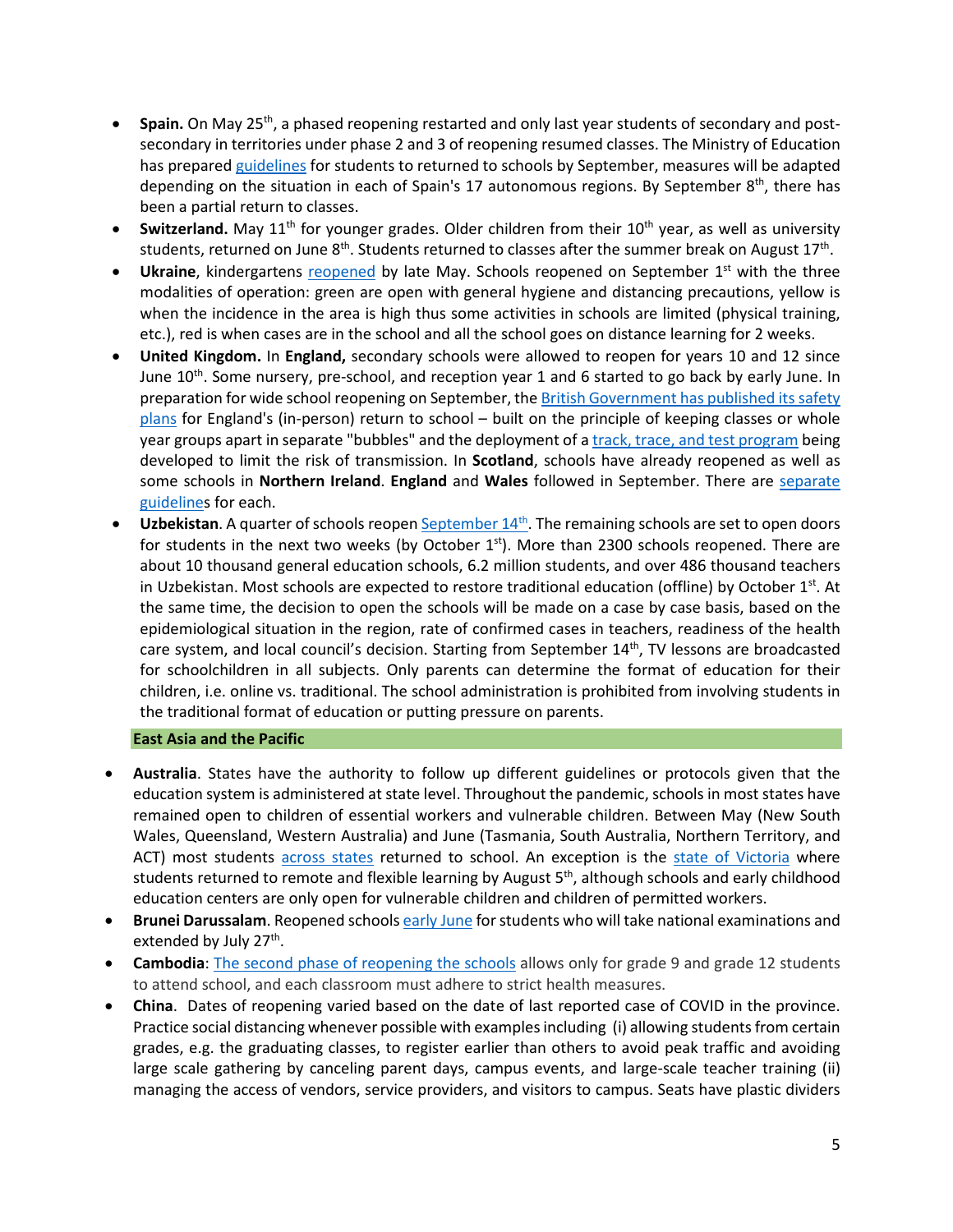to ensure students are safely distanced from each other. Re-adjusting school calendar to make up for lost face-to-face instruction time. Routinely carry out simple health screening, monitor instances of high-risk symptoms and health related absence, and provide daily updates to local authorities. China also developed a contingency plan if/when an active case of COVID is found in classroom. Beijing had to [reclose schools](https://www.nytimes.com/2020/06/17/world/asia/coronavirus-beijing-china.html) due to a new COVID-19 outbreak. Schools are open by September  $14<sup>th</sup>$ , after the vacations period.

- **Fiji**, early childhood centers, primary and secondary schools [reopened](https://www.fbcnews.com.fj/news/covid-19/decision-to-reopen-schools-not-rushed/) by July 6th.
- **Indonesia**. On June 16 the Education and Culture Ministry announced plans for [a phased reopening of](https://www.thejakartapost.com/news/2020/06/16/indonesia-to-allow-phased-reopening-of-schools-in-covid-19-green-zones-minister.html)  [schools](https://www.thejakartapost.com/news/2020/06/16/indonesia-to-allow-phased-reopening-of-schools-in-covid-19-green-zones-minister.html) located in low risk areas or "green zones". By July 20<sup>th</sup> students started to [return to classes](https://www.thejakartapost.com/news/2020/07/16/schools-could-become-new-clusters-of-covid-19-transmission-indonesian-red-cross.html) in "green zones" of the archipelago in accordance with local protocols.
- **Japan**. Dates of reopening vary but started in mid-April. Classrooms are ventilated and students are not allowed to gather in clusters. Washing of hands regularly throughout the day, especially before lunch. Checking of temperatures regularly. If an infection is confirmed, the infected individual and those who were in close contact are to be suspended, according to the guidelines. Temporary closure of classes or the entire school is also recommended. After vacations, students returned to classes by August 24<sup>th</sup>.
- **Lao PDR.** Schools have [partially opened](https://www.unicef.org/laos/stories/safely-back-school) for Grade 5, Grade 9 and Grade 12 as the government lifted the lockdown during mid-May. Opening the schools for Grade 1-4, 6-8 and 10-11 started on early June. After the break schools opened by September  $1<sup>st</sup>$ .
- **Mongolia**. Schools have reopened by September 1<sup>st</sup>.
- **Myanmar**: Over [50 percent of high schools](https://www.tribuneindia.com/news/schools/over-50-high-schools-reopen-in-myanmar-126011) in Myanmar have opened. Myanmar's academic year usually starts in June, but this year's term was delayed due to the outbreak of COVID-19 in the country.
- **Papua New Guinea** schools began gradually reopening in late April. The Department of Education provided [specific instructions](https://covid19.info.gov.pg/files/28042020/Secretary%20Circular%20Instruction%205%20of%202020.pdf.pdf) for schools, teachers, and all education authorities to take in prevention of COVID-19. Parents can keep their children home if they wish to do so, yet they must inform schools so that children can continue their remote learning. Some of the prevention measures include mandatory facemasks for students and teachers and hand sanitizers or hand basins with soaps for hand washing in every recess break. However, [implementation of measures appears challenging,](https://www.rnz.co.nz/international/pacific-news/416597/png-schools-adjust-to-new-normal) with lack of masks in some areas and abundance in others. Some parents have resorted to sow masks themselves.
- **New Zealand,** schools [reopened](https://www.theguardian.com/world/2020/may/11/ardern-announces-new-zealand-will-reopen-schools-offices-and-restaurants-this-week) by mid-May and have not reported closures since. Students returned to classes by late August after the break.
- **South Korea.** After delays, began the school year in April online, then moved to in-person learning, beginning with high school seniors, followed by middle school seniors, juniors, and elementary schools by May 20<sup>th</sup>. Since then, some schools and districts have re-closed or gone on lockdown after increase in confirmed cases. This has helped curb the rise of transmissions. By August  $25<sup>th</sup>$ , schools and kindergartens in Seoul have [closed](https://www.bbc.com/news/world-asia-53901707) due to increase in cases and approximately 200 staff and students infected over the past two weeks.
- **Singapore.** Schools fully reopened b[y early June.](https://www.usnews.com/news/world/articles/2020-06-02/schools-reopen-as-singapore-eases-lockdown-restrictions) Measures include temperature checks, use of masks, strict hygiene, among others
- **Thailand:** [Schools reopen in Thailand](https://www.reuters.com/article/us-health-coronavirus-thailand-school/schools-reopen-across-thailand-with-temperature-checks-masks-idUSKBN24253A) with precautions in place to guard against the coronavirus, ranging from temperature checks to installing makeshift cubicles for social distancing in classrooms.
- **Tonga.** After reopening, school[s closed by end of June](https://www.theguardian.com/world/2020/jun/17/coronavirus-in-the-pacific-weekly-briefing) to test how students, teachers, and parents cope with at-home learning. The remote learnin[g school trial](https://matangitonga.to/2020/06/30/students-enjoy-home-school-trial) included using radio, TV, and internet.
- **Tuvalu** Schools reopened on April 27<sup>th</sup>. The country closed its borders early and implemented tight measures. As of end July, it remains one of the few COVID19-free countries.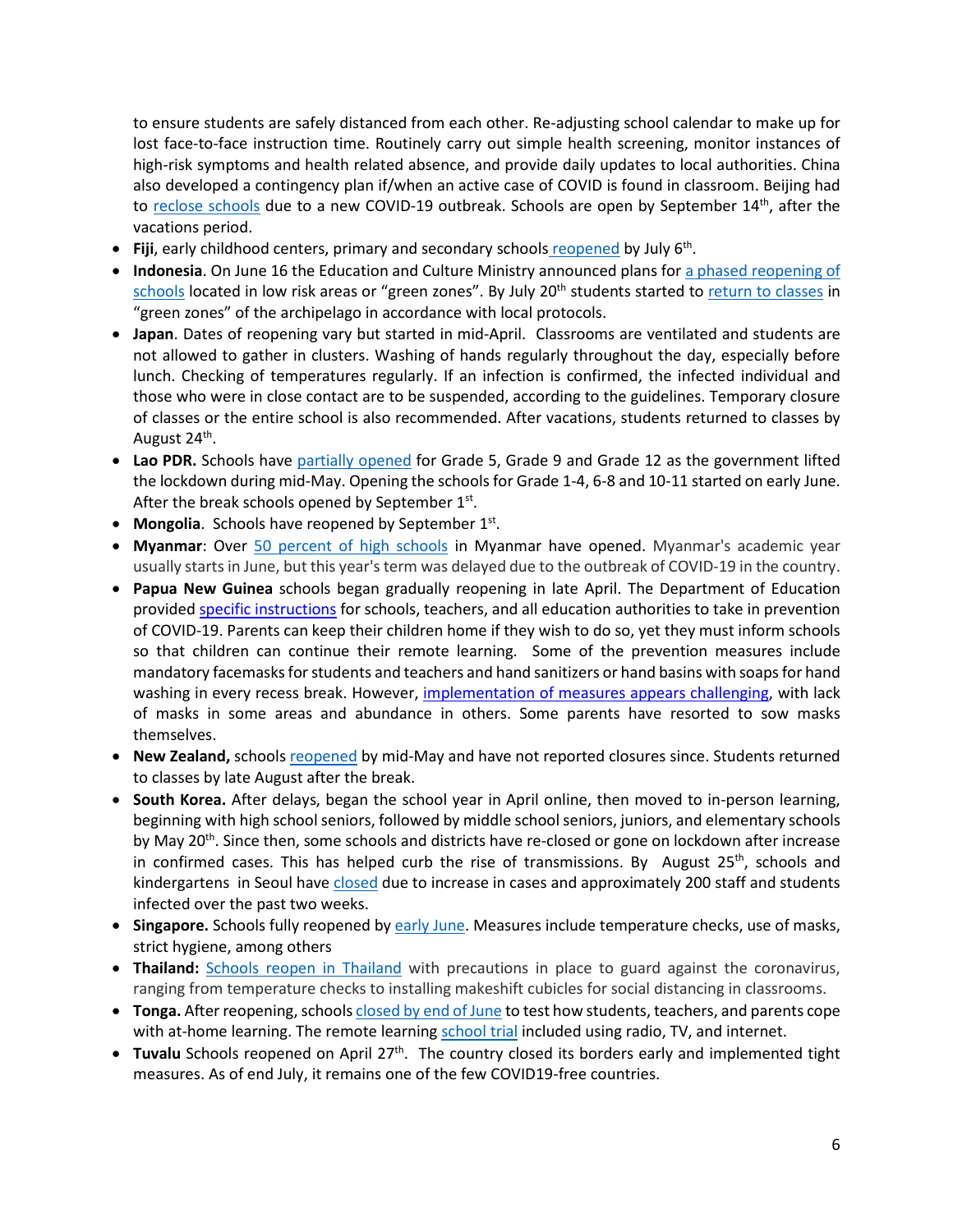• **Vietnam.** By mid-May, Vietnam had fully reopened all schools. The Ministry of Education and Training (MOET) developed a list of 16 priority responses for the basic education sector, and has sought support from development partners on implementation.<sup>[1](#page-6-0)</sup> These priorities relate to, for example, (1) the safe operation of schools to reduce virus transmission, including the availability of hygiene materials and part-time in-person classes for crowded classrooms; (2) bridging the learning gap related to school closures, including stronger distance education provision, curriculum streamlining, teacher training, and promoting awareness for parents, students, and others; and (3) protecting the most vulnerable, including raising caregivers' awareness on child nutrition needs, psychological support, and distance education materials in ethnic minority languages. After vacations, students returned to classes by September 1st.

#### **Latin, Central and North America**

- **Anguilla**. By late May the Ministry and Department of Education informed that classes restarted with some limitations.
- Antigua and Barbuda[. Schools reopened](https://268today.com/local-news/schools-in-antigua-and-barbuda-will-reopen-on-september-7/#:%7E:text=Education%20Michael%20Browne.-,Schools%20in%20Antigua%20and%20Barbuda%20will%20reopen%20on%20September%207,7.) on September 7<sup>th</sup>. According to a press release from the MoE, teachers returned on August  $31<sup>st</sup>$  and then students followed the week after.
- **Argentina**. Three provinces have reopened schools in August, San Juan, Formosa and Catamarca, on a voluntary basis and under a strict sanitary protocol.
- Bahamas. Starting October 5<sup>th</sup>, the MOE conducted a week of orientation throughout The Bahamas to familiarize all students and educators with how to access all facets of the new educational virtual paradigm. The orientation will be face-to-face, in a staggered fashion, convenient and accessible for all students.
- **Canada.** As of July 29th, all provinces had announced that most or all of their students will return to school in September. By September 8<sup>th</sup> there has been a partial return to classes. In provinces such as British Columbia and Quebec, students will be divided into "learning groups" which will be the group students can interact with, which the government says will reduce the risk of transmission among students, while improving contact tracing in the event of an outbreak. Additional resources have also been allocated at provincial level to help schools prepare for the upcoming school year, which will go towards increased cleaning expenses, hand-washing stations and additional supplies for students and teachers. For a summary of the back-to-school plans by province, click [here.](https://www.ctvnews.ca/who-heads-back-to-class-in-september-a-look-at-school-reopenings-by-province-1.5042739)
- **[Mexico](https://listindiario.com/las-mundiales/2020/08/03/629094/mexico-comenzara-el-nuevo-curso-escolar-a-distancia-el-24-de-agosto)** the new school year started this August 24<sup>th</sup> [using remote learning](https://www.infobae.com/america/mexico/2020/08/13/sep-este-es-el-calendario-escolar-oficial-para-educacion-basica/#:%7E:text=El%20ciclo%20escolar%202020%2D2021,sin%20clases%20por%20labores%20administrativas.) (television and radio) until the pandemic allows for students to return to school. The Secretary of Education has made agreements with television corporations so that they schedule the emission of educational content for 24 hours and seven days a week through six channels. For those who can't access televised content, radio content as well as textbook distribution will be put in place.
- **Nicaragua.** Schools and public universities started classes by April 20<sup>th</sup> after the regular holidays. The Government has allowed private schools to close. Attendance is low-medium in urban areas and higher in rural areas.
- **Panama** has started the school year this July 20<sup>th</sup> with an adapted curriculum to focus on essential learning and using distance learning to reach children in all grades, as well as children with disabilities. There is no known date for face to face learning to start.
- **Peru,** by July 1<sup>st</sup> [in-person teaching](https://pe.usembassy.gov/covid-19-information/) at primary and secondary schools began for schools located in rural areas with limited means of communication, internet connectivity, and zero COVID-19 infections. In

<span id="page-6-0"></span><sup>1</sup> This information was extracted from the *Mitigating the impact of COVID-19 on learning and skill formation in Vietnam***,** prepared by the World Bank's Education Global Practice team for Vietnam. The larger document summarizes the Government's comprehensive Education Response to COVID19 and can be requested from the team (contact Dilip Parajuli (Sr. Education Economist) at dparajuli@worldbank.org).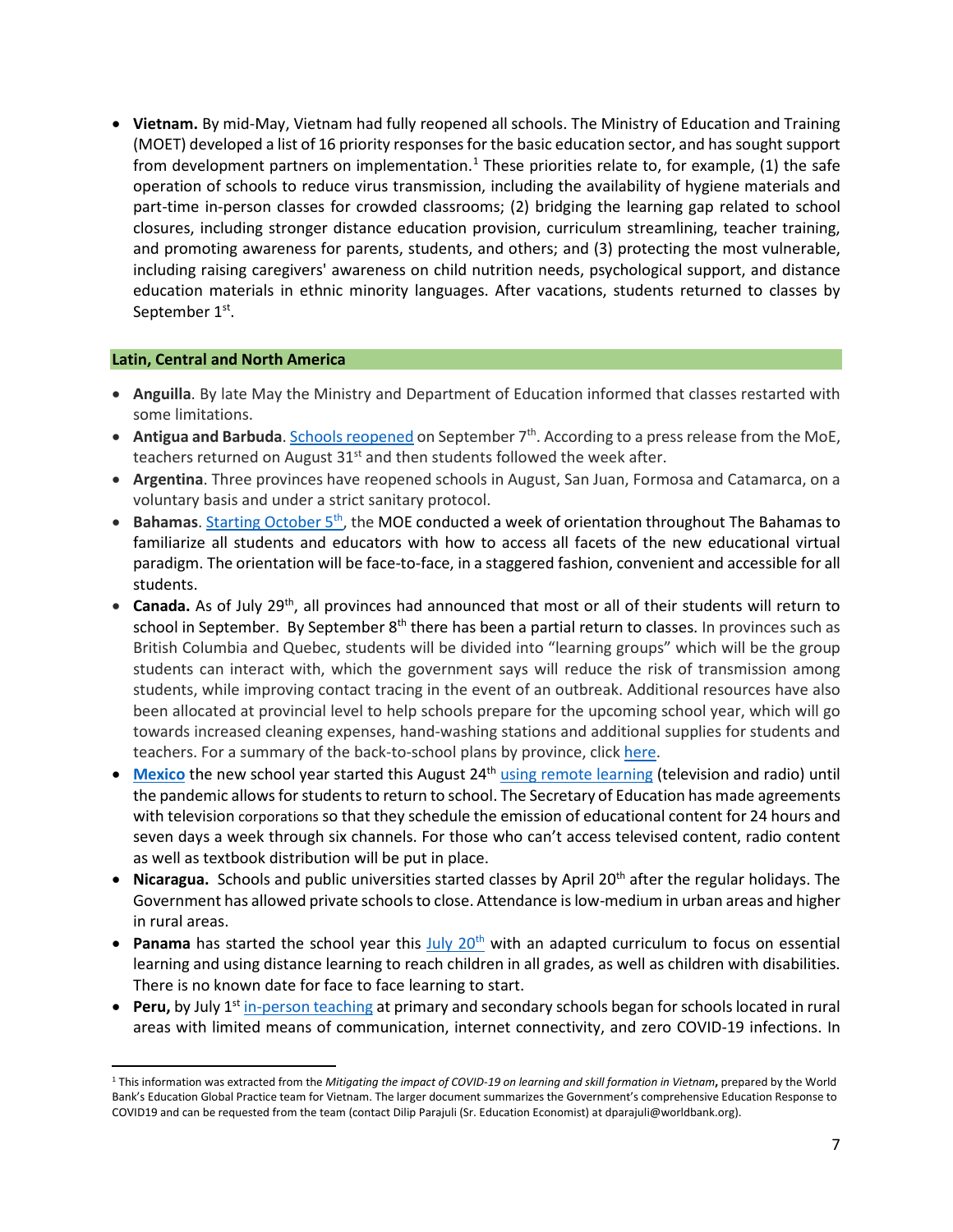regions where there is limited access to internet, [TV lessons are being prioritized](https://www.nytimes.com/es/2020/08/17/espanol/educacion-television.html) to reach more students.

- **The United States**. On July 23<sup>rd</sup>, the Center for Disease, Control and Prevention issued a statement on school reopening and relevant guidelines. It also released th[e "Plan, Prepare, and Respond"](https://www.cdc.gov/coronavirus/2019-ncov/community/schools-childcare/index.html) guidelines targeting administrators, caregivers, and parents about safety in schooling. States and school districts are opening online, in-person, or in a blended way, a state by state list on the status of reopening can be found [here.](https://www.today.com/parents/when-will-school-open-here-s-state-state-list-t179718)..
- **Uruguay** [began the return to classes](https://cnnespanol.cnn.com/video/escuelas-uruguay-normalidad-apertura-clases-adaptacion-perspectivas-buenos-aires-pkg-dario-klein/) in some rural areas by late April and moved in phases. By June  $29<sup>th</sup>$ . Uruguay reached a [full reopening](https://www.infobae.com/america/america-latina/2020/06/29/uruguay-completa-la-reapertura-de-las-escuelas-256-mil-alumnos-vuelven-a-clase-en-montevideo/) of schools with 256 thousand students coming back to classes in Montevideo. Some of th[e main characteristics](https://www.bbc.com/mundo/noticias-america-latina-53579960) of the gradual reopening so far are mandatory testing of school staff and teachers, blended learning, allowing teachers and staff who are at high risk (over 65 years old or with pre-existing conditions) to remain home. After vacations, students returned to classes by September 1<sup>st</sup>.

## **Middle East and North Africa**

- In **Algeria,** schools remain closed for the summer holidays, with students in grade 12 expected to return to review for exams taking place in October 2020.
- **Egypt.** Egypt's Ministry of Educatio[n announced a new precautionary plan](https://english.aawsat.com/home/article/2546856/egypt-announces-covid-19-plan-reopen-schools) to combat the coronavirus, two weeks before the beginning of the school year, including measures and guidelines to be followed in educational institutions.
- **Lebanon.** The ministry of education [has reopened schools in Lebanon](https://www.arabnews.com/node/1770311/middle-east) for integrated education.
- **Libya.** Many [high schools reopened in the country](http://www.xinhuanet.com/english/africa/2020-09/01/c_139334246.htm#:%7E:text=Home-,Feature%3A%20Libya%20starts%20new%20school,with%20anti%2DCOVID%2D19%20measures&text=TRIPOLI%2C%20Sept.,the%20end%20of%20this%20year.) with authorities pushing for the reopening of all grades by the end of the year.
- Oman. The country is set to [reopen schools in November](https://gulfnews.com/world/gulf/oman/covid-19-oman-to-reopen-schools-on-november-1-1.74741427) and is going to adopt a blended learning curriculum.
- **Qatar.** Schools reopened cautiously wit[h blended learning mechanisms](https://www.qatar-tribune.com/news-details/id/197035/schools-reopen-with-caution) still in place along with various safety and health precautions.
- **Yemen.** The school year for primary education wa[s reopened in October in southern Yemen](https://www.unicef.org/yemen/stories/schools-reopen-yemen-after-months-closure-due-covid-19#:%7E:text=The%20school%20year%20for%20primary,to%20the%20COVID%2D19%20pandemic.&text=Schools%20are%20reopening%20with%20strict,disinfection%2C%20regular%20sanitizing%20and%20handwashing.) following months of school closures, according to UNICEF. Schools are reopening with strict safety measures including social distancing, hand washing stations and regular sanitization.

#### **South Asia**

- **Afghanistan**. In line with the move, private schools [were allowed to commence](https://www.aa.com.tr/en/asia-pacific/afghanistan-cautiously-begins-reopening-schools/1950178) all classes. However, the public sector schools were only allowed to resume higher classes for 11<sup>th</sup> and 12<sup>th</sup>-grade students.
- **Bangladesh.** The country [extended its school lockdowns](https://www.aljazeera.com/news/2020/11/13/bangladesh-extends-school-shutdown-over-second-covid-19-wave#:%7E:text=Bangladesh%20extends%20school%20shutdown%20over%20second%20COVID%2D19%20wave,-13%20Nov%202020&text=Bangladesh%20has%20extended%20its%20closure,education%20ministry%20said%20on%20Thursday.) amid fears of another surge of COVID 19.
- **Bhutan.** The government of Bhutan [announced that the schooling](http://www.xinhuanet.com/english/2020-09/11/c_139361780.htm) for students of classes X and XII will resume from September 14<sup>th</sup>. From September 21<sup>st</sup>, students of grades 9 and 11 will return to campus.
- **Pakistan,** has [reopened private and public schools for 6-8 standards](https://timesofindia.indiatimes.com/home/education/news/pakistan-reopens-schools-for-6-8-standards/articleshow/78272242.cms) under strict regulations requiring social distancing and the use of masks. All provinces are following the reopening except for Sindh which will start reopening by September  $28<sup>th</sup>$ . Primary schools nationwide are scheduled to reopen by September 30<sup>th</sup>.
- India. The reopening of schools from October 15<sup>th</sup> is applicable for every state but the Central government has asked state governments to take a final decision regarding school reopening. This has left several states eying a later date to reopen schools. A few states resumed classes from September  $21<sup>st</sup>$ , as advised by the Centre earlier.